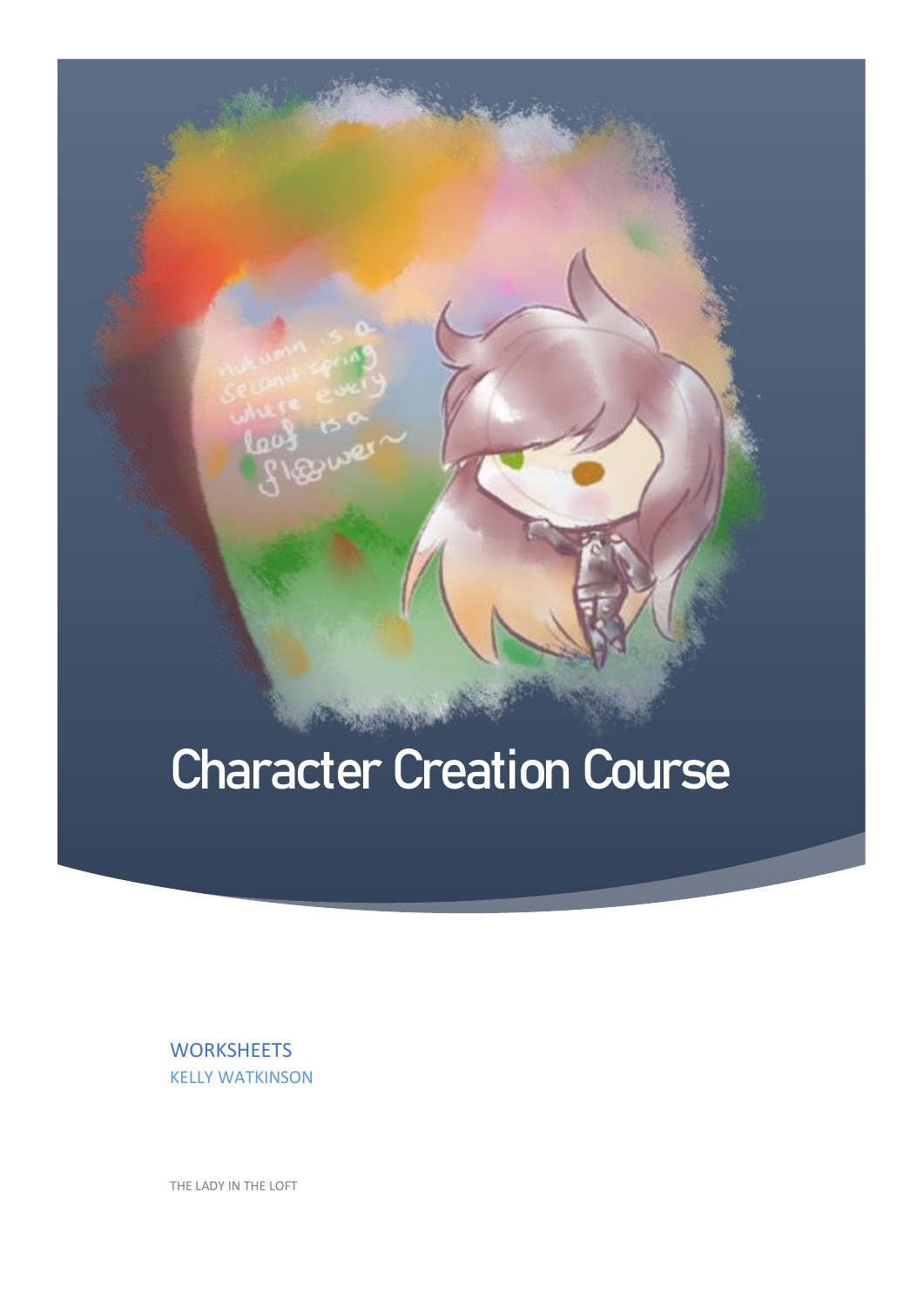## Worksheet 1 – Getting you thinking

List some of your favourite characters.

What made them good?

What made them bad?

If you're anything like me, finding characters that were made amazingly well is all too easy and you can think of endless ones. Finding shallow, not quite developed bad examples, much harder, because they are the stories we don't remember, the books we never finish.

Examples:

|                                                       | <b>Bad</b>                                                                                                                                                                                                                      |
|-------------------------------------------------------|---------------------------------------------------------------------------------------------------------------------------------------------------------------------------------------------------------------------------------|
| Cluny the Scourge - Redwall -<br><b>Brian Jacques</b> | No reason behind his being a villain other then him being a<br>vermin villa and it being expected of him. (worked great in the<br>story $-$ Brian has some amazing books out there $-$ But Cluny is not<br>an in-depth bad guy) |

|                                                                           | Good                                                                                                                                                                                                                                                                                                                                             |
|---------------------------------------------------------------------------|--------------------------------------------------------------------------------------------------------------------------------------------------------------------------------------------------------------------------------------------------------------------------------------------------------------------------------------------------|
| <b>Gabriel Henders from Dreams</b><br>series – Hadena James - Good<br>guy | Takes life in his stride, has a big heart (not mentioned, but he left<br>his wife rather then have her arrested because he still loved her<br>after she shot him).<br>Has a short fuse temper – smashes his phone when he can't<br>handle the phone call. Goes red when stress gets to him then<br>deflates when it's too much - very relatable. |
| Doctor Voss from Angel of<br>Death - G.P. Burdon - Bad guy                | A doctor that started with the right idea. Good job and good life<br>that gets turned upside down. A man who made a mistake and<br>tried to hide from it, we've all been there at some stage.                                                                                                                                                    |

Now it's your turn. What do you think makes a good character?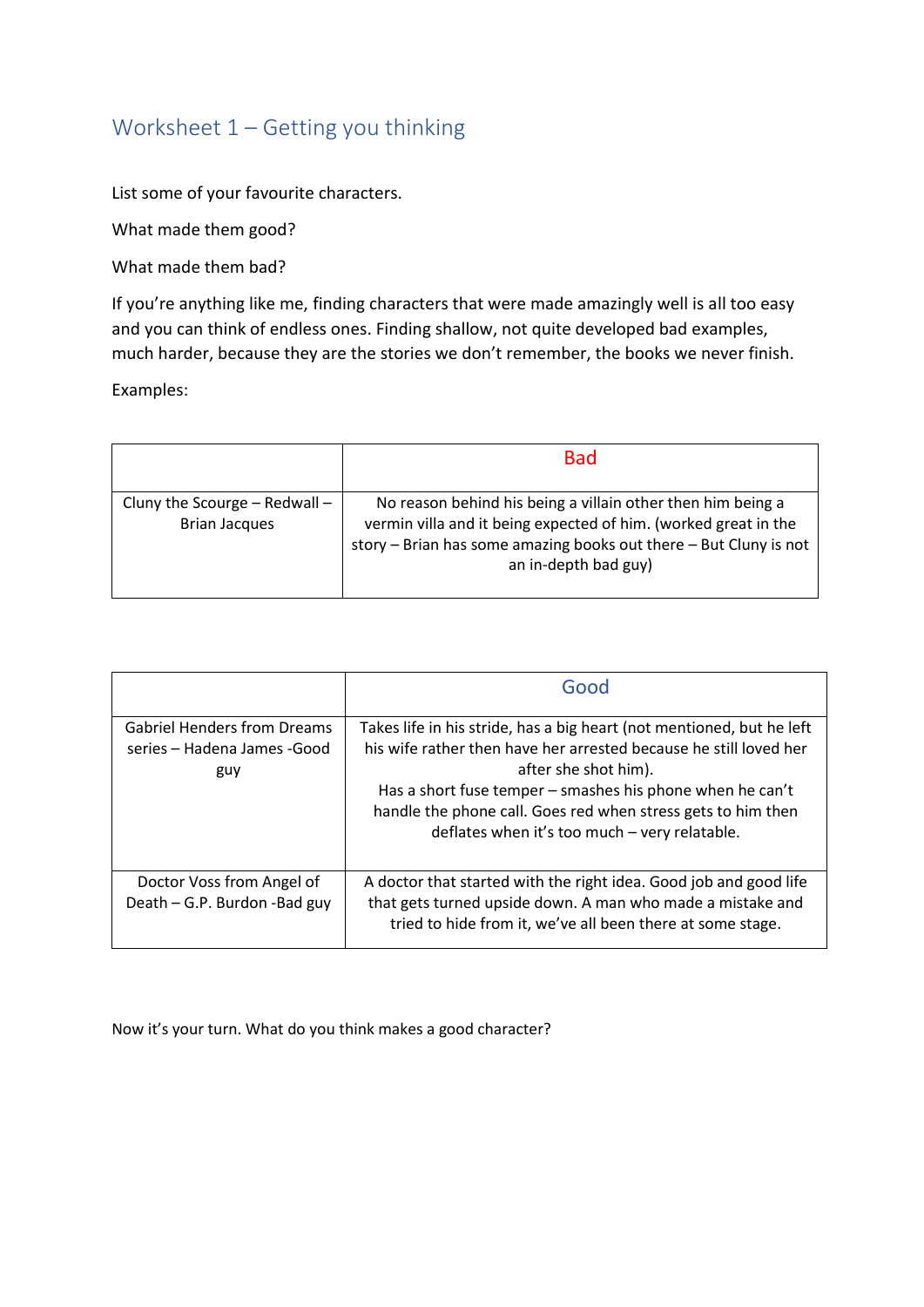| <b>Bad</b> |
|------------|
|            |
|            |
|            |
|            |
|            |
|            |
|            |
|            |
|            |

| Good |
|------|
|      |
|      |
|      |
|      |
|      |
|      |
|      |
|      |
|      |
|      |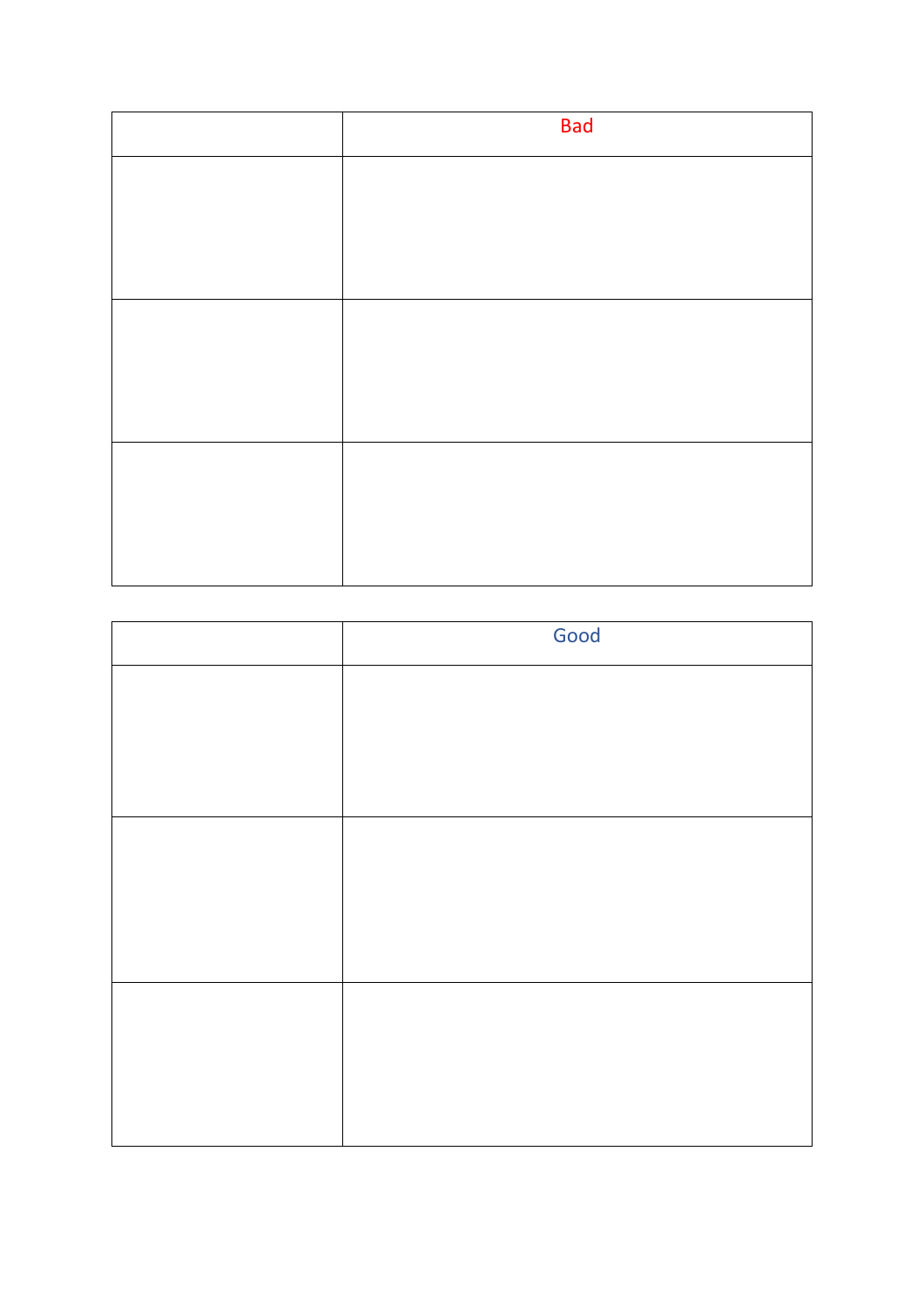Remember to pick a name that is going to be memorable, interesting, suits the character. List here all the names that you may use.



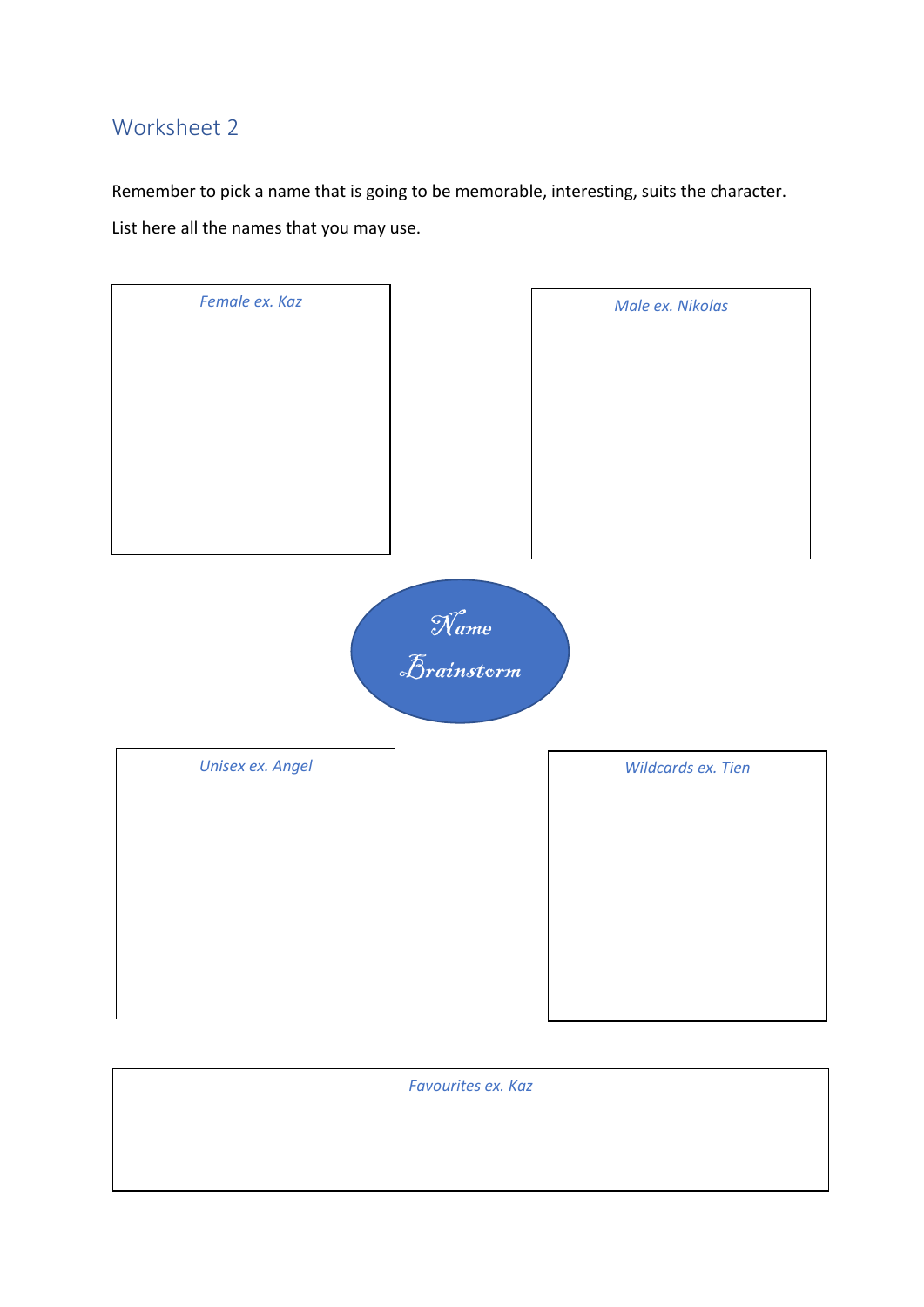Paste your character designs here, the more the merrier.

Examples of Kaz: Sources, in order of appearance, Final Fantasy XIV, Sims 4, Perfect world



Now if you send your images, or a written idea of your character to someone really nice on Deviant art who accepts commissions (usually for a small and worthwhile amount) the you could have your own original image of the character of your dreams. Here's Kaz as Drawn by Darknightwolf.



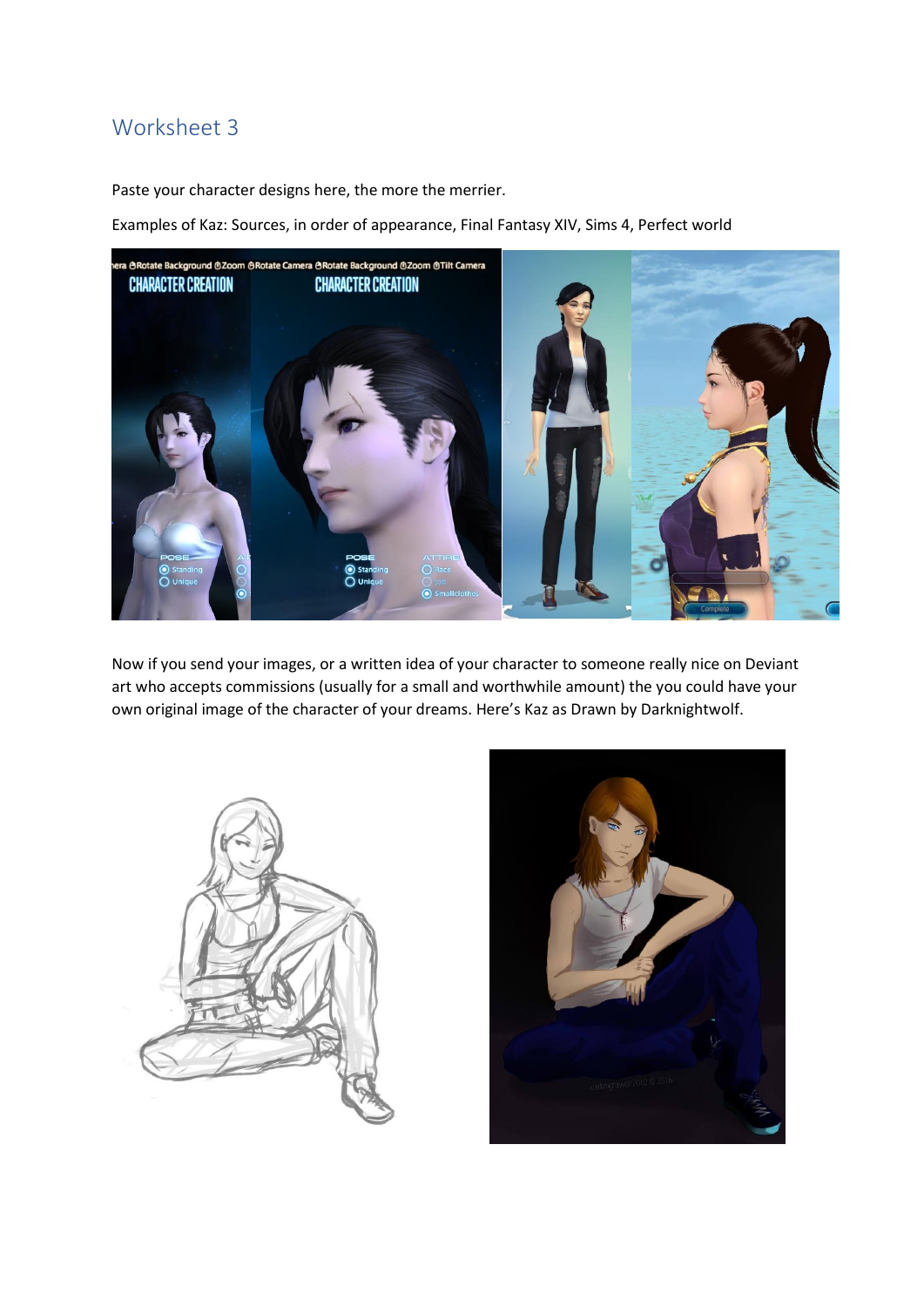Now you try.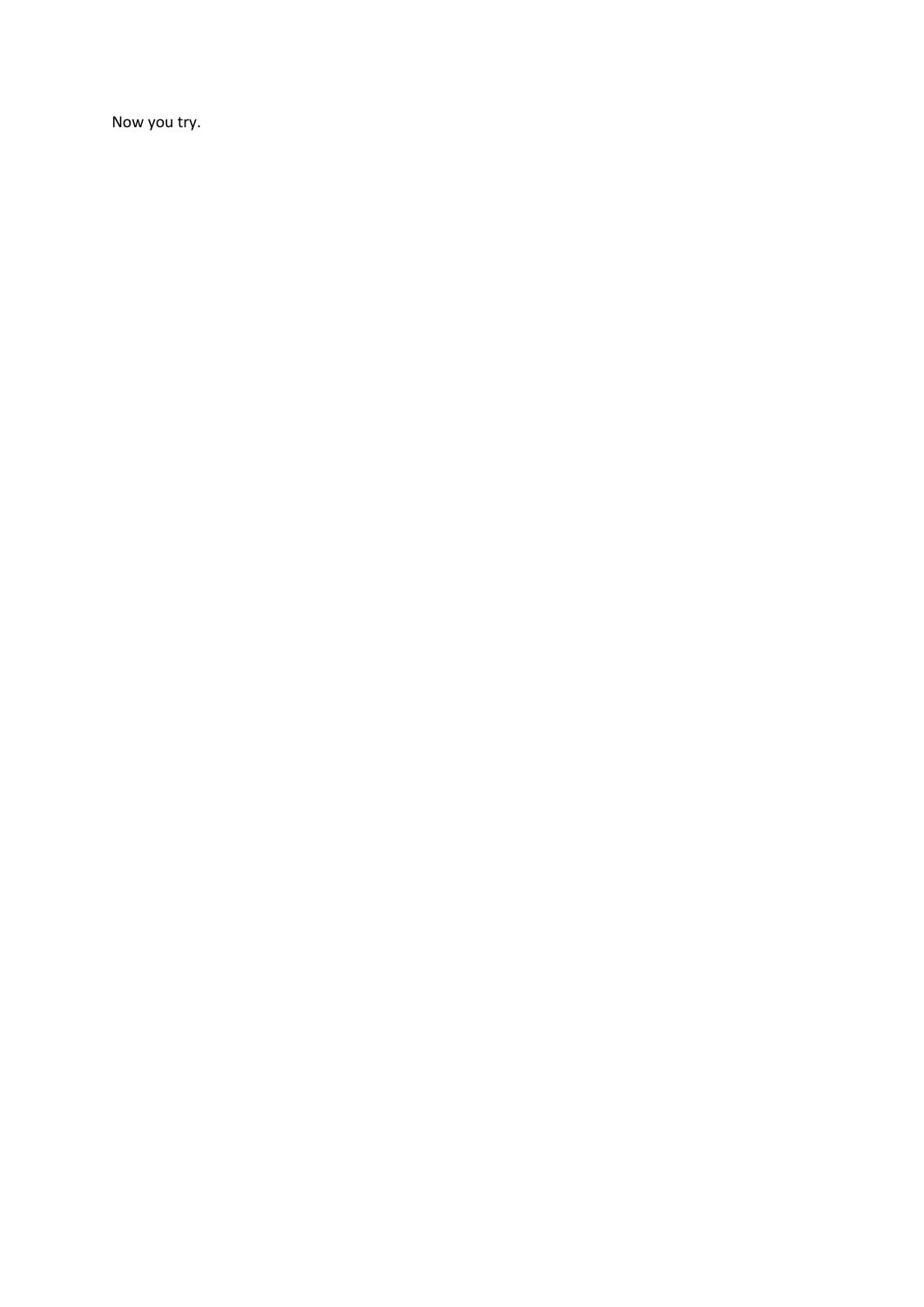List your characters strengths and weaknesses. You may find some fall into both categories.

Example:

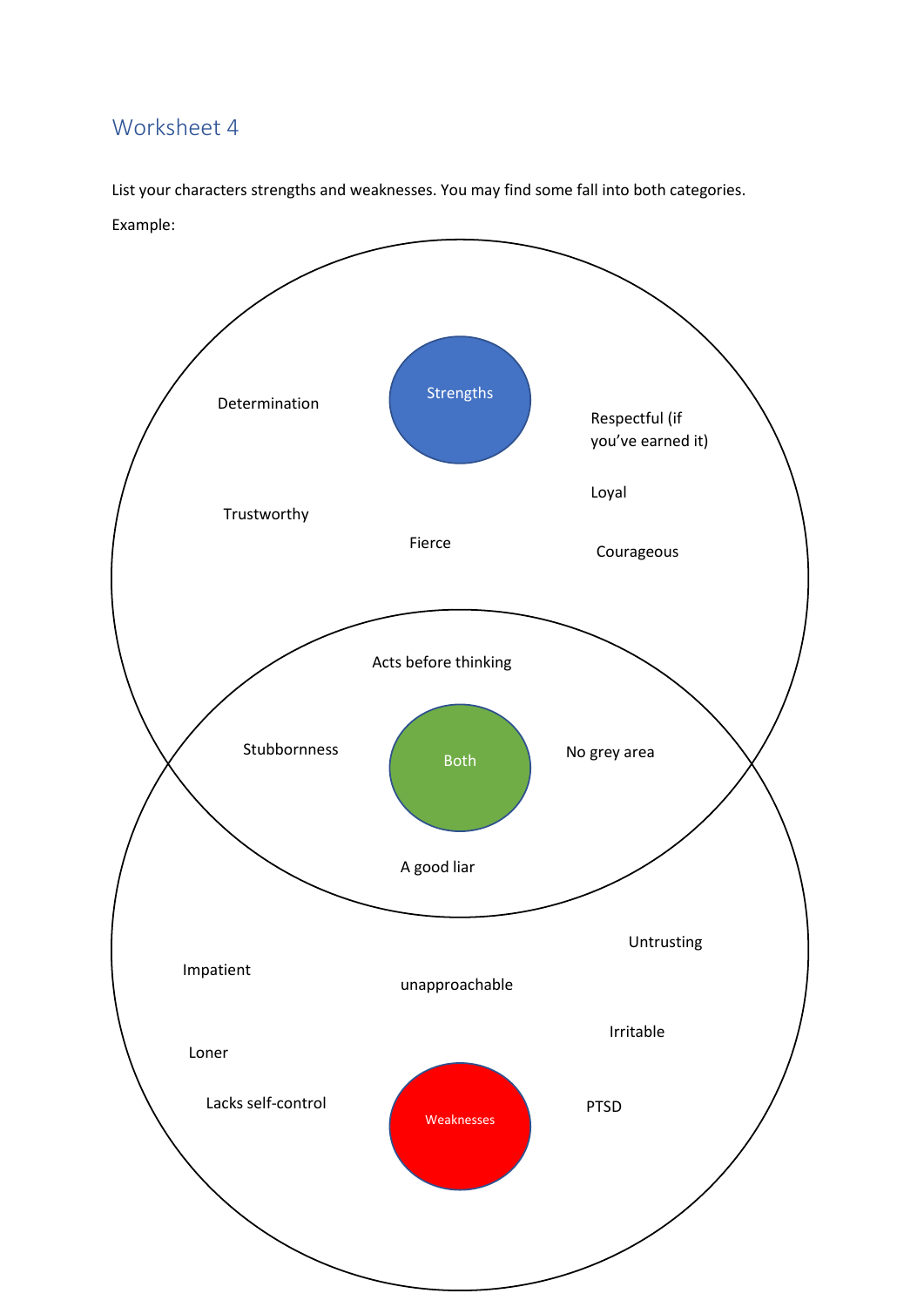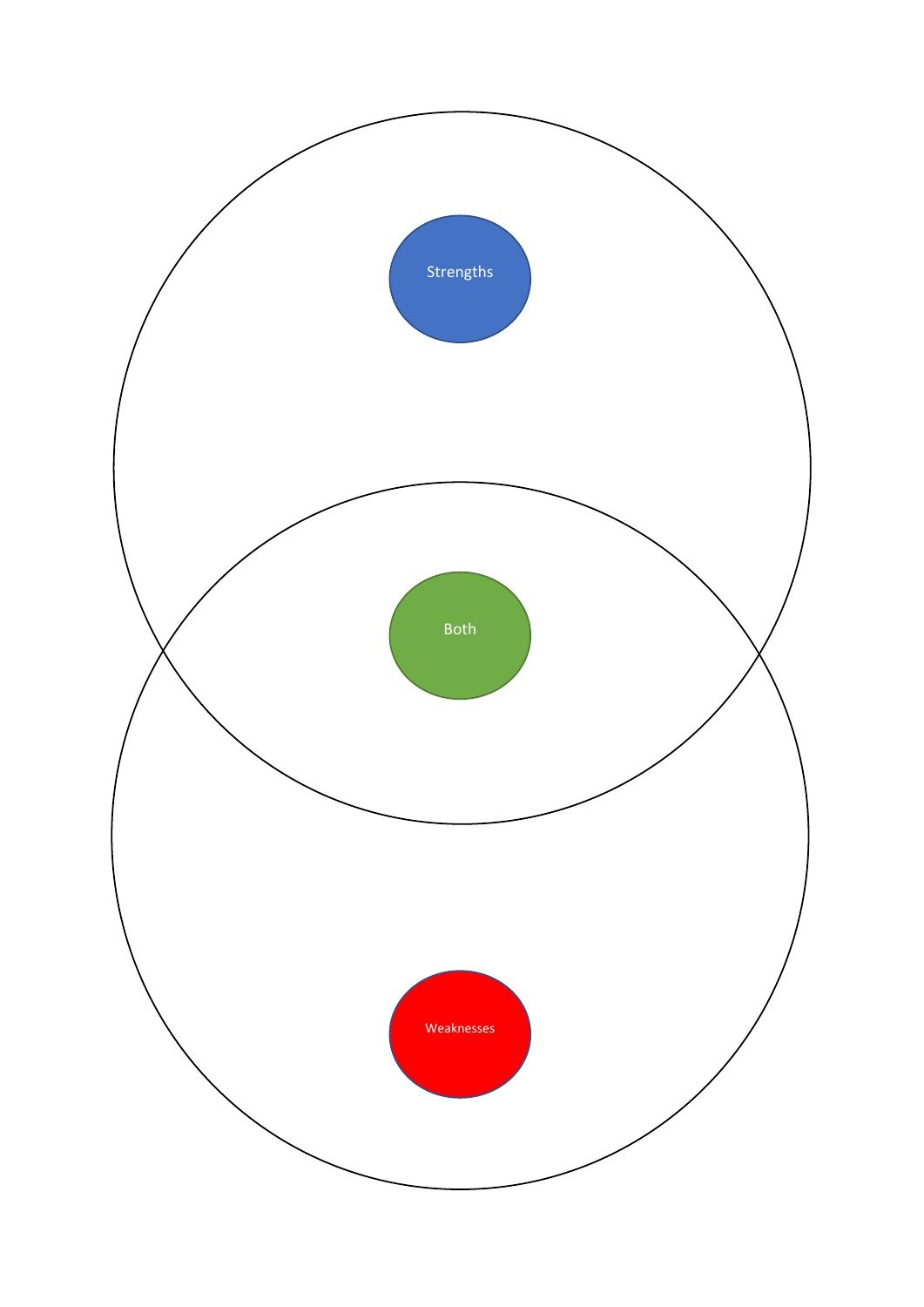Answer the following random questions about your character.

If they ever decided to paint their nails, what colour / pattern would it be?

If they ever got a tattoo, what would they get? Why?

What is their dream holiday? Why haven't they gone on it yet?

What is the stupidest thig they've ever done?

What mistake have they tried to hide?

If they were with two of the people they cared about most and could only save one of them, who would get out alive? Why?

If the world ended tomorrow, how would they spend their last hours?

How old are they? How old do they feel?

What is there go-to clothes?

What is there go-to method to relax?

If they raid the fridge, what are they hoping for?

Do they enjoy shopping?

Worst illness they've ever dealt with?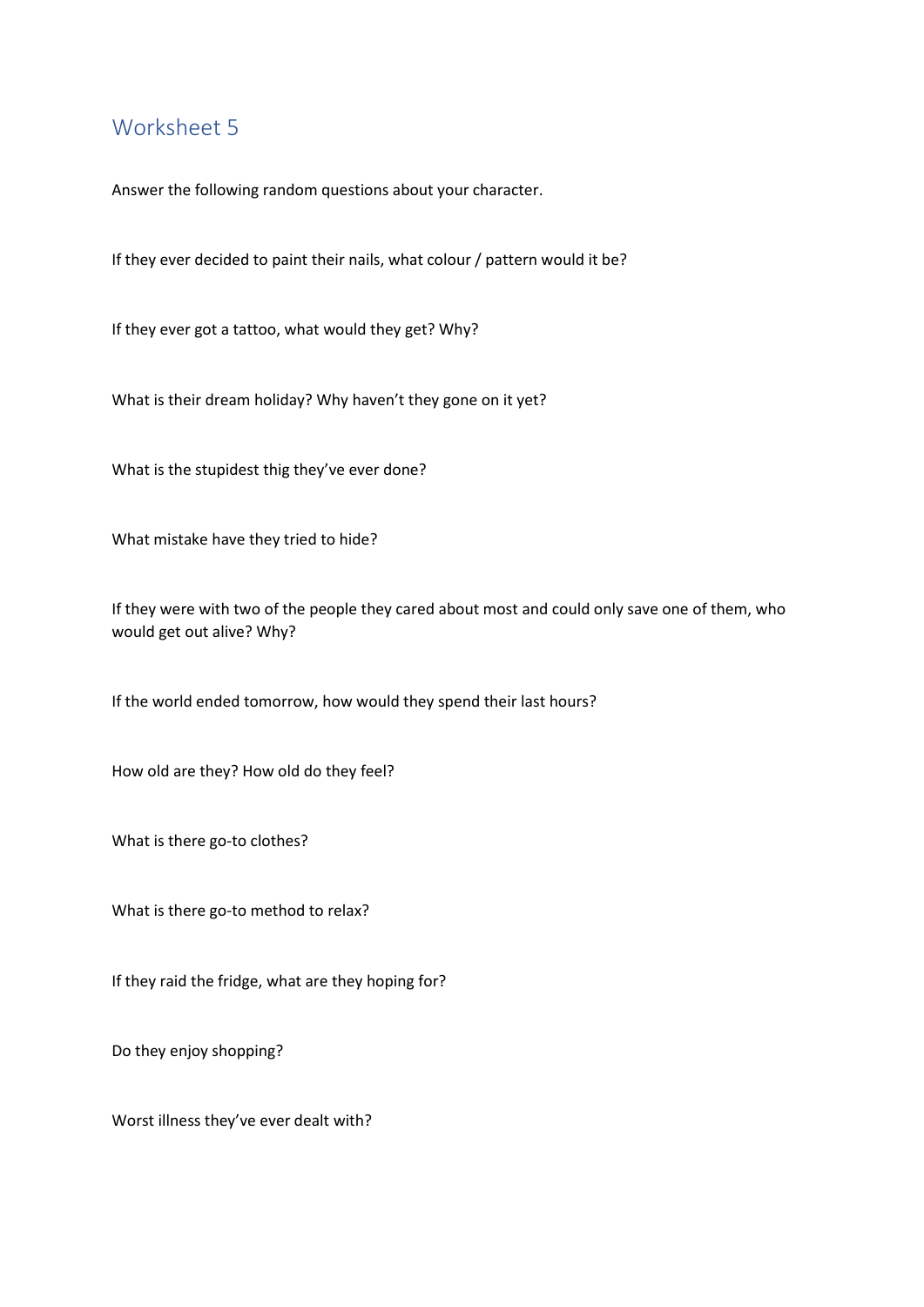What mannerisms irritate them?

What mannerisms do they have?

What slang do they use, if they use any?

How do they feel about figures of authority?

How do they feel about revenge?

How would they react to a severe injury?

Do they have windows open when the heating is on?

What do they do when waiting patiently / impatiently?

Do they prefer takeout or wholesome cooked food?

Do they like being with friends or prefer being on their own?

I'm sure you can think of 100 other questions to ask your guys now you've got going. Add to it or search online for some. The more details you know, the more believable your character will become.